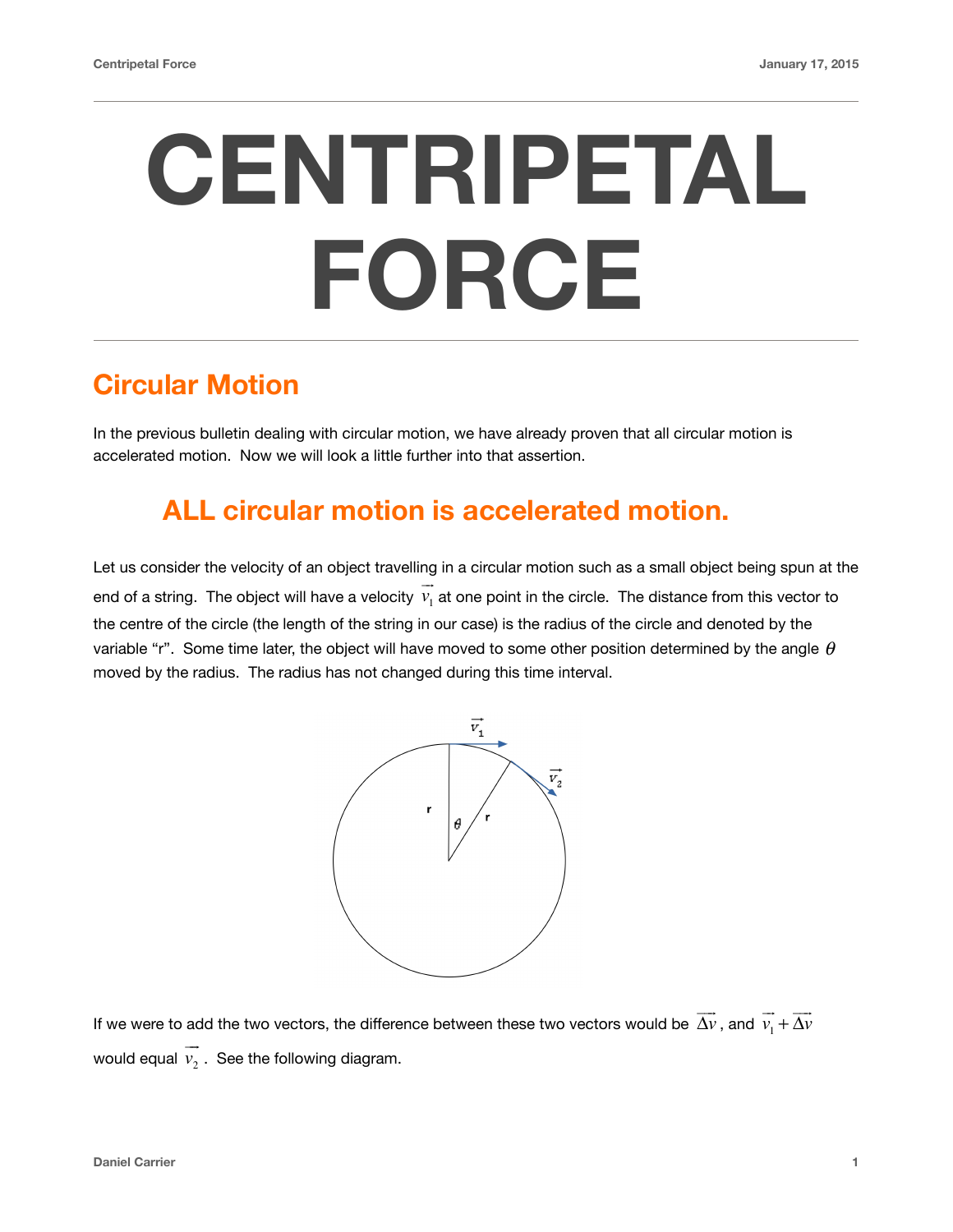

Note that the magnitude (length of the vectors) has not changed. The only thing that has changed is the direction of the vector. The speed of the object remains the same. Mathematically, we can denote this relationship as  $v_1 = v_2 = v$  where "v" represents the speed of the object.



Geometrically this means that the two sides represented by the above triangle are of equal length. By definition, the above triangle is an isosceles triangle.

Now let us consider the path travelled by the object as the string moved a distance of  $\theta$  degrees. The displacement between the starting and ending points covered by the object over the time interval  $\Delta t$ associated to the change in angle  $\theta$  is equal to the speed times the time in motion or  $\mathit{v}\Delta t$  . This is approximated by the red line in the above diagram. Note that the displacement between these two points (red line) is nearly the same length as the distance travelled along the circumference of the circle.

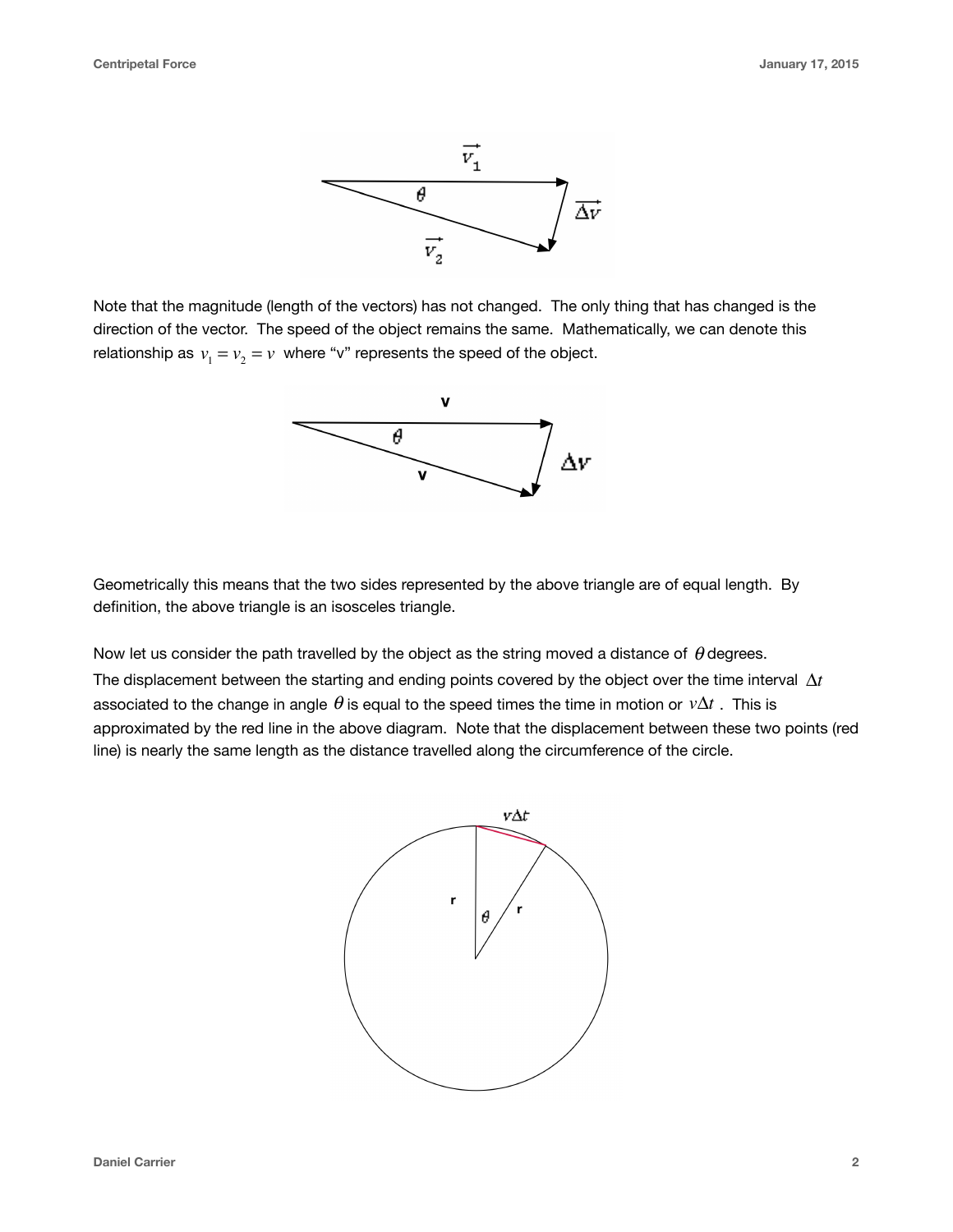When the triangle within this circle is isolated, the following diagram is obtained.



Now let us consider the relationship between two of the triangles that we have developed.



Both are isosceles triangles; both have two sides of identical length. Also, both identical sides are separated by the same angle  $\theta$ . Therefore, there is a ratio between all sides of both triangles. As a result, the following relationship exists between both triangles.

$$
\frac{\Delta v}{v} \cong \frac{v\Delta t}{r}
$$

Note: The "approximately equal" sign ( $\cong$ ) was used. This is because the distance covered by  $v\Delta t$  is an approximation to the distance covered by the circumference of the circle over the angle  $\,\theta$  .

When  $\Delta v$  is isolated from the above equation, the following is obtained.

$$
\Delta v \equiv \frac{v^2 \Delta t}{r}
$$

Since acceleration is defined as

 $a = \frac{\Delta v}{\Delta t}$ Δ*t*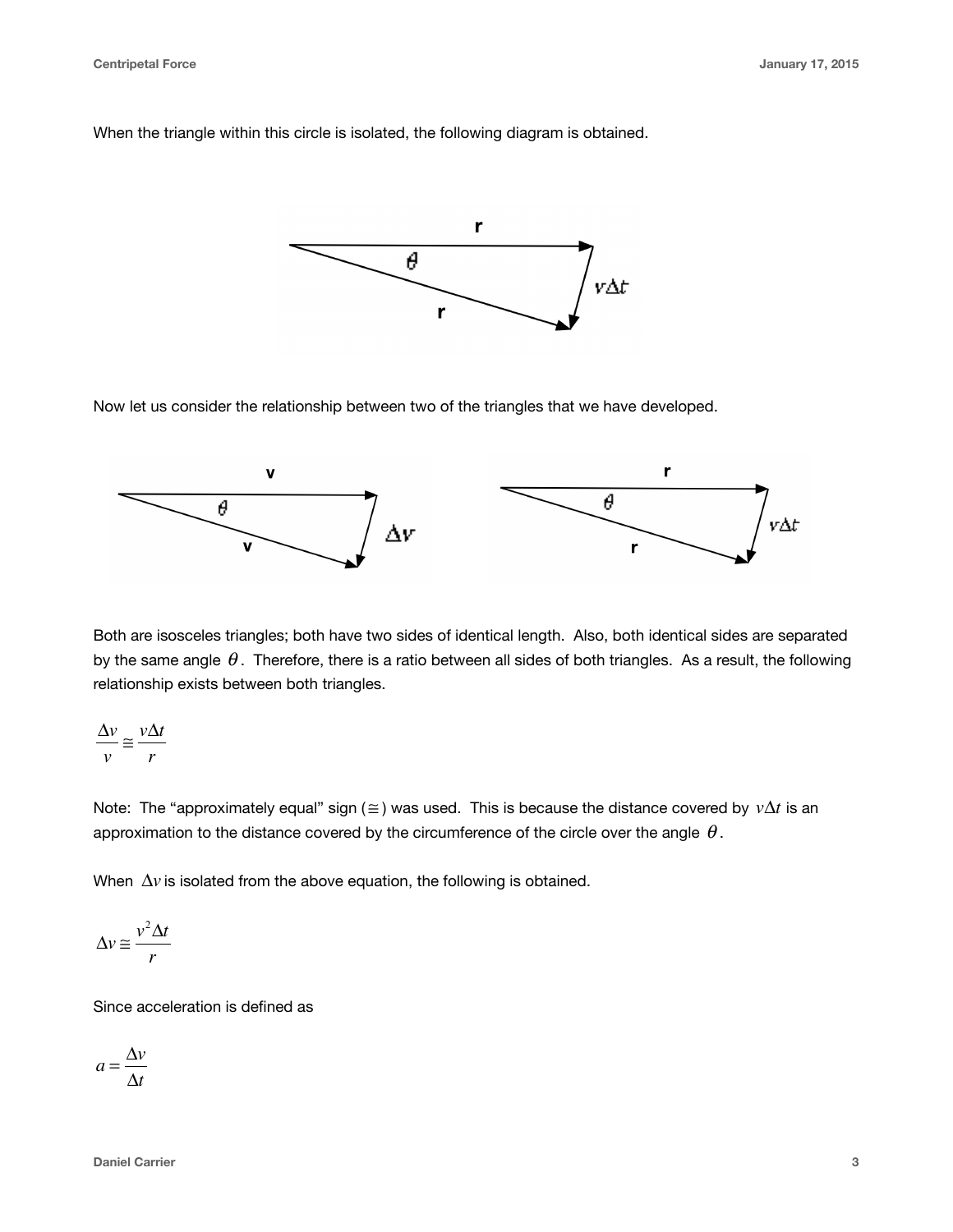#### It follows that

$$
a\equiv \frac{v^2}{r}
$$

The next step is to reduce the error associated with the above equation. In essence, we want the "approximately equal" symbol  $(\equiv)$  with the "equal" symbol  $(=)$ .

Let us re-examine the following diagram.



The displacement between these two points (red line) is nearly the same length as the distance travelled along the circumference of the circle. However, it is important to note that the difference between the distance and the displacement decreases as the angle  $\theta$  decreases. As the angle  $\theta$  approaches its limit of zero, the difference between the displacement and the distance approaches zero. Mathematically, this means that the error in the approximation used by the  $v\Delta t$  approaches zero. At very small angles where  $\theta$  approaches zero, the pie shape in the above diagram more closely resembles a line and the angle between the radius and *v*Δ*t* approached 90 degrees. This is the basis of calculus.



Under such conditions, the **instantaneous** acceleration can be determined at any point in the circular motion. The magnitude of the acceleration is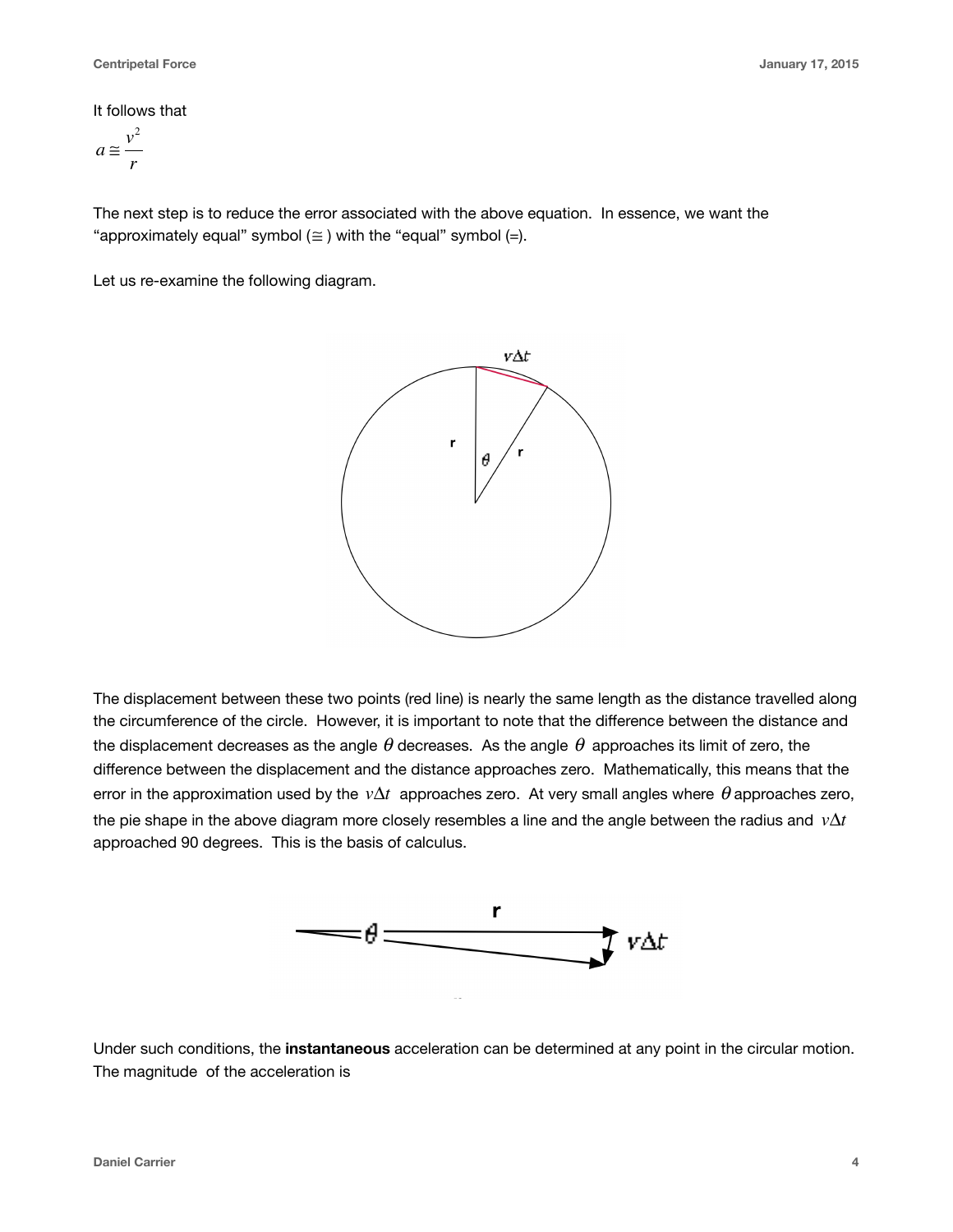$$
a = \frac{v^2}{r}
$$

Also, the direction of the acceleration is always at right angles to the velocity vector and directed **inward** toward the centre of motion.



Since the force actin on an object is defined as the product of mass and its acceleration,

$$
\vec{F} = m\vec{a}
$$

and since

 $a =$  — directed inwards toward the centre of motion,  $\vec{a} = \frac{\vec{v}^2}{\vec{a}}$ *r*

It follows that

 $F_c = \frac{mv}{r}$  at right angles to the velocity vector and inwards toward the centre of motion.  $\overrightarrow{F}_c = \frac{m\overrightarrow{v}^2}{m}$ *r*